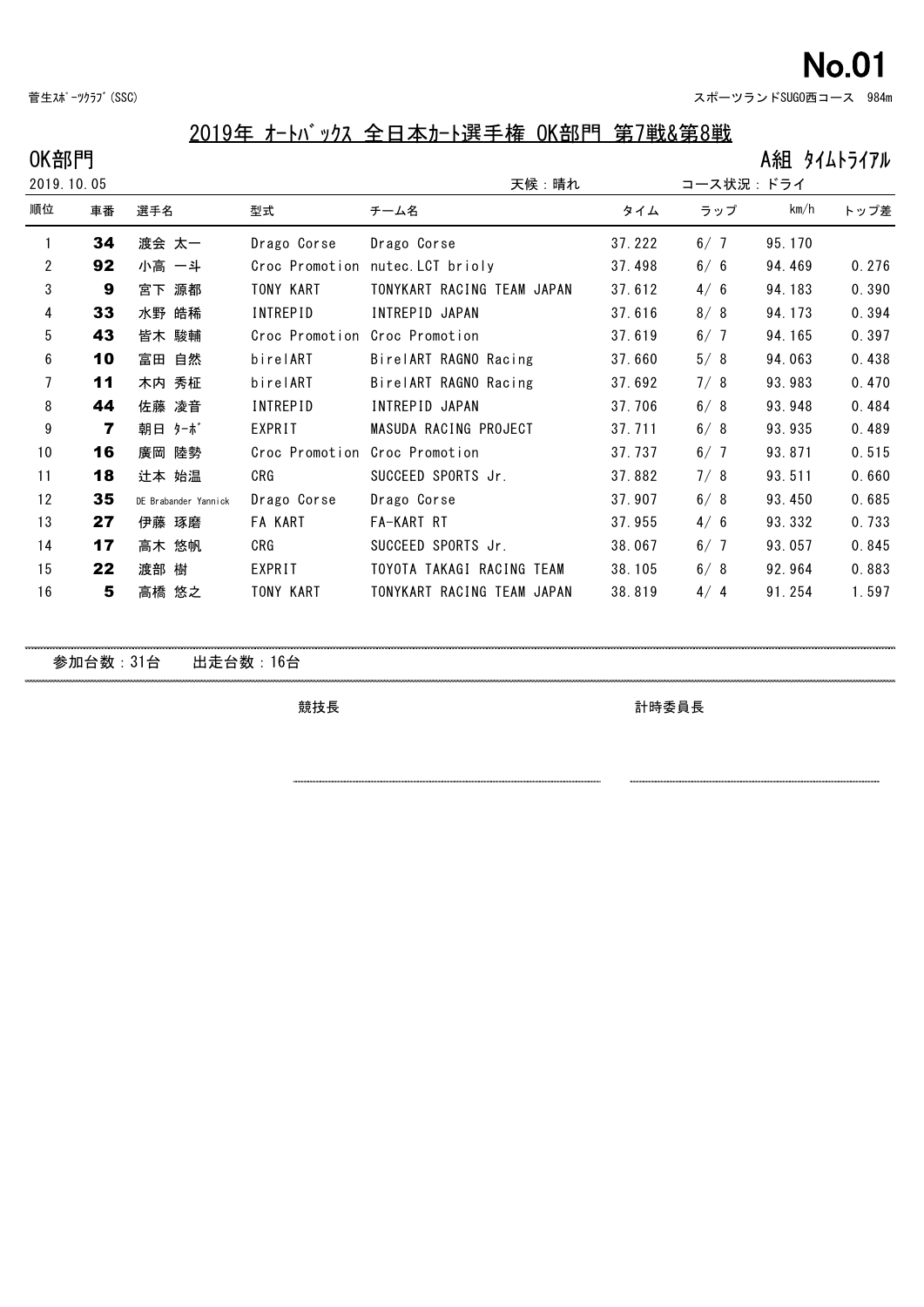菅生スポーツクラブ(SSC) ということのことには、その他には、このことには、このことには、このことには、このことには、このことには、このことには、 984m

# 2019年 オートバックス 全日本カート選手権 OK部門 第7戦&第8戦

| OK部門           |              |        |                |                                  |        |           | B組 タイムトライアル |       |
|----------------|--------------|--------|----------------|----------------------------------|--------|-----------|-------------|-------|
| 2019.10.05     |              |        |                | 天候:晴れ                            |        | コース状況:ドライ |             |       |
| 順位             | 車番           | 選手名    | 型式             | チーム名                             | タイム    | ラップ       | km/h        | トップ差  |
|                | $\mathbf{2}$ | 佐々木 大樹 | TONY KART      | TONYKART RACING TEAM JAPAN       | 37.372 | 4/6       | 94.788      |       |
| $\overline{2}$ | 12           | 森山 冬星  | Praga          | <b>TEAM WOLF</b>                 | 37.379 | 5/6       | 94.770      | 0.007 |
| 3              | 55           | 大木 一輝  | KR             | KR Racing                        | 37.440 | 3/6       | 94.615      | 0.068 |
| 4              | 8            | 山田 杯利  | Croc Promotion | Team EMATY                       | 37.450 | 4/6       | 94.590      | 0.078 |
| 5              | 24           | 古谷 悠河  | TONY KART      | TONYKART RACING TEAM JAPAN       | 37.508 | 5/7       | 94.444      | 0.136 |
| 6              | 4            | 三村 壮太郎 |                | Croc Promotion Croc Promotion    | 37.613 | 8/8       | 94.180      | 0.241 |
| 7              | 93           | 大草 りく  |                | Croc Promotion nutec. LCT brioly | 37.664 | 4/6       | 94.053      | 0.292 |
| 8              | 77           | 奥住 慈英  | KR             | KR MOTOYAMA RACING               | 37.843 | 5/7       | 93.608      | 0.471 |
| 9              | 38           | 坂入 悠斗  | XENON          | nutec LCT by brioly              | 37.888 | 6/8       | 93.497      | 0.516 |
| 10             | 94           | 阿部 光   | <b>PAROLIN</b> | nutec. LCT brioly                | 37.914 | 4/5       | 93.433      | 0.542 |
| 11             | 20           | 堀尾 風允  | EXPRIT         | TAKAGI PLANNING                  | 37.978 | 5/9       | 93.275      | 0.606 |
| 12             | 21           | 井本 大雅  | EXPRIT         | TAKAGI PLANNING                  | 37.981 | 5/9       | 93.268      | 0.609 |
| 13             | 23           | 新原 光太郎 | EXPRIT         | TOYOTA TAKAGI RACING TEAM        | 38.039 | 5/9       | 93.125      | 0.667 |
| 14             | 6            | 野中 誠太  | birel          | ADVAN HIROTEX                    | 38.054 | 6/7       | 93.089      | 0.682 |
| 15             | 95           | 綿谷 浩明  | XENON          | XENON. RT&CHAMP                  | 38.282 | 6/8       | 92.534      | 0.910 |
|                |              |        |                |                                  |        |           |             |       |
|                |              |        |                |                                  |        |           |             |       |

参加台数:31台 出走台数:15台

競技長 計時委員長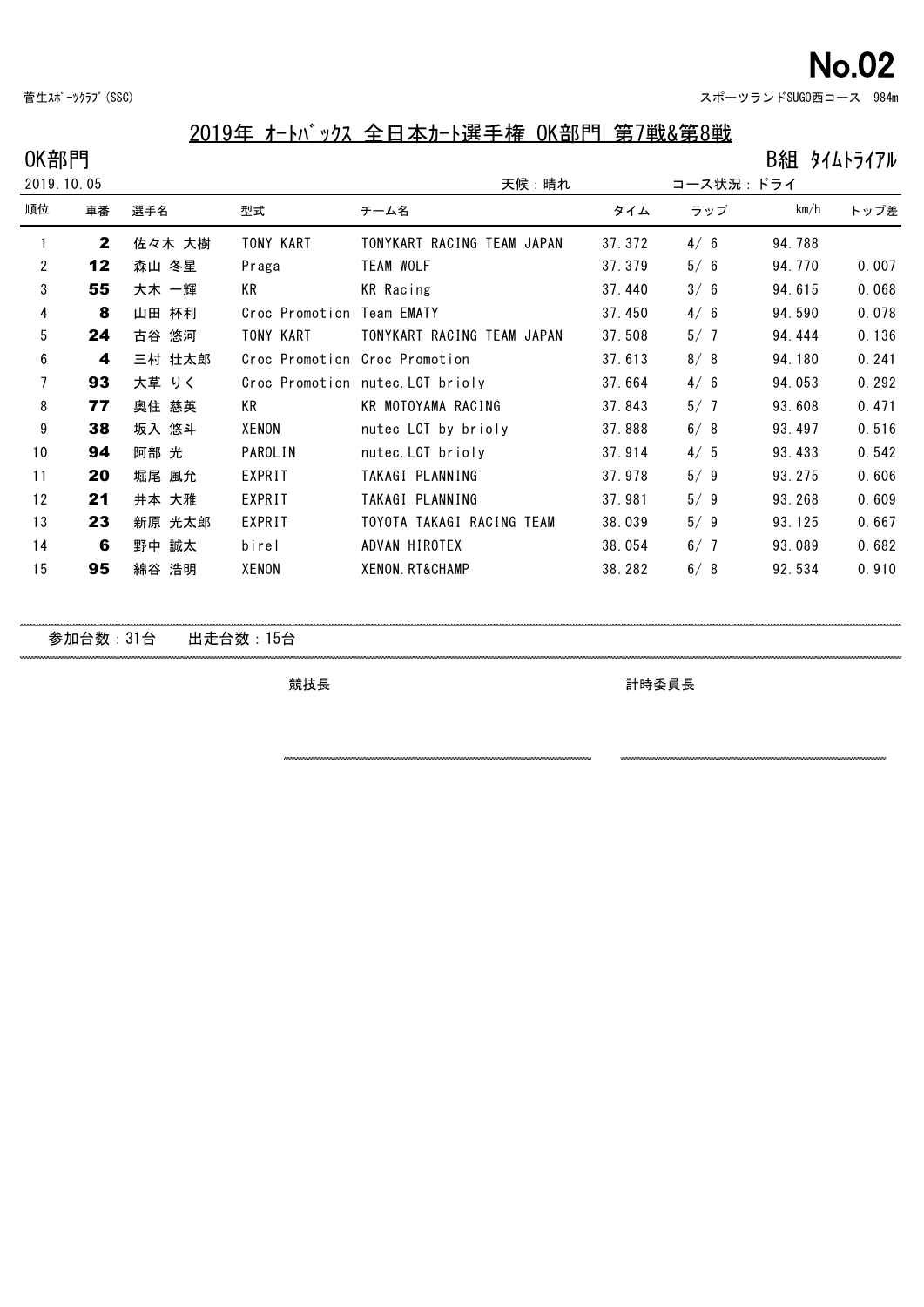菅生スポーツクラブ(SSC) ということのことには、その他には、このことには、このことには、このことには、このことには、このことには、そのことには、 984m

### 2019年 オートバックス 全日本カート選手権 OK部門 第7戦&第8戦

 $OK$ 部門 タイムトライアル総合

|                  | 000000<br>2019.10.05    |                               |                           | 天候:晴れ                           |        | コース状況:ドライ |        |       |  |
|------------------|-------------------------|-------------------------------|---------------------------|---------------------------------|--------|-----------|--------|-------|--|
| 順位               | 車番                      | 選手名                           | 型式                        | チーム名                            | タイム    | ラップ       | km/h   | トップ差  |  |
| 1                | 34                      | 渡会 太一                         | Drago Corse               | Drago Corse                     | 37.222 | 6/7       | 95.170 |       |  |
| $\overline{2}$   | $\mathbf{2}$            | 佐々木 大樹                        | TONY KART                 | TONYKART RACING TEAM JAPAN      | 37.372 | 4/6       | 94.788 | 0.150 |  |
| 3                | 12                      | 森山 冬星                         | Praga                     | <b>TEAM WOLF</b>                | 37.379 | 5/6       | 94.770 | 0.157 |  |
| 4                | 55                      | 大木 一輝                         | KR                        | <b>KR</b> Racing                | 37.440 | 3/6       | 94.615 | 0.218 |  |
| 5                | 8                       | 山田 杯利                         | Croc Promotior Team EMATY |                                 | 37.450 | 4/6       | 94.590 | 0.228 |  |
| $\boldsymbol{6}$ | 92                      | 小高 一斗                         |                           | Croc Promotiornutec. LCT brioly | 37.498 | 6/6       | 94.469 | 0.276 |  |
| $\overline{7}$   | 24                      | 古谷 悠河                         | TONY KART                 | TONYKART RACING TEAM JAPAN      | 37.508 | 5/7       | 94.444 | 0.286 |  |
| 8                | $\boldsymbol{9}$        | 宮下 源都                         | TONY KART                 | TONYKART RACING TEAM JAPAN      | 37.612 | 4/6       | 94.183 | 0.390 |  |
| $\boldsymbol{9}$ | $\overline{\mathbf{4}}$ | 三村 壮太郎                        |                           | Croc Promotior Croc Promotion   | 37.613 | 8/8       | 94.180 | 0.391 |  |
| 10               | 33                      | 水野 皓稀                         | <b>INTREPID</b>           | INTREPID JAPAN                  | 37.616 | 8/8       | 94.173 | 0.394 |  |
| 11               | 43                      | 皆木 駿輔                         |                           | Croc Promotior Croc Promotion   | 37.619 | 6/7       | 94.165 | 0.397 |  |
| 12               | 10                      | 富田 自然                         | birelART                  | BirelART RAGNO Racing           | 37.660 | 5/8       | 94.063 | 0.438 |  |
| 13               | 93                      | 大草 りく                         |                           | Croc Promotiornutec. LCT brioly | 37.664 | 4/6       | 94.053 | 0.442 |  |
| 14               | 11                      | 木内 秀柾                         | birelART                  | BirelART RAGNO Racing           | 37.692 | 7/8       | 93.983 | 0.470 |  |
| 15               | 44                      | 佐藤 凌音                         | INTREPID                  | INTREPID JAPAN                  | 37.706 | 6/8       | 93.948 | 0.484 |  |
| 16               | $\overline{\mathbf{z}}$ | 朝日 ターボ                        | EXPRIT                    | MASUDA RACING PROJECT           | 37.711 | 6/8       | 93.935 | 0.489 |  |
| 17               | 16                      | 廣岡 陸勢                         |                           | Croc Promotior Croc Promotion   | 37.737 | 6/7       | 93.871 | 0.515 |  |
| 18               | 77                      | 奥住 慈英                         | KR                        | KR MOTOYAMA RACING              | 37.843 | 5/7       | 93.608 | 0.621 |  |
| 19               | 18                      | 辻本 始温                         | CRG                       | SUCCEED SPORTS Jr.              | 37.882 | 7/8       | 93.511 | 0.660 |  |
| 20               | 38                      | 坂入 悠斗                         | XENON                     | nutec LCT by brioly             | 37.888 | 6/8       | 93.497 | 0.666 |  |
| 21               | 35                      | DE Brabander YanniDrago Corse |                           | Drago Corse                     | 37.907 | 6/8       | 93.450 | 0.685 |  |
| 22               | 94                      | 阿部 光                          | <b>PAROLIN</b>            | nutec. LCT brioly               | 37.914 | 4/5       | 93.433 | 0.692 |  |
| 23               | 27                      | 伊藤 琢磨                         | <b>FA KART</b>            | FA-KART RT                      | 37.955 | 4/6       | 93.332 | 0.733 |  |
| 24               | 20                      | 堀尾 風允                         | EXPRIT                    | TAKAGI PLANNING                 | 37.978 | 5/9       | 93.275 | 0.756 |  |
| 25               | 21                      | 井本 大雅                         | EXPRIT                    | TAKAGI PLANNING                 | 37.981 | 5/9       | 93.268 | 0.759 |  |
| 26               | 23                      | 新原 光太郎                        | EXPRIT                    | TOYOTA TAKAGI RACING TEAM       | 38.039 | 5/9       | 93.125 | 0.817 |  |
| 27               | 6                       | 野中 誠太                         | birel                     | ADVAN HIROTEX                   | 38.054 | 6/7       | 93.089 | 0.832 |  |
| 28               | 17                      | 高木 悠帆                         | CRG                       | SUCCEED SPORTS Jr.              | 38.067 | 6/7       | 93.057 | 0.845 |  |
| 29               | 22                      | 渡部 樹                          | EXPRIT                    | TOYOTA TAKAGI RACING TEAM       | 38.105 | 6/8       | 92.964 | 0.883 |  |
| 30               | 95                      | 綿谷 浩明                         | XENON                     | XENON. RT&CHAMP                 | 38.282 | 6/8       | 92.534 | 1.060 |  |
| 31               | $\times$ 5              | 高橋 悠之                         | TONY KART                 | TONYKART RACING TEAM JAPAN      | 38.819 | 4/4       | 91.254 | 1.597 |  |

参加台数:31台 出走台数:31台

※ゼッケン5は統一規則第3章第16条2-(1)によりペナルティーを科す。

競技長 計時委員長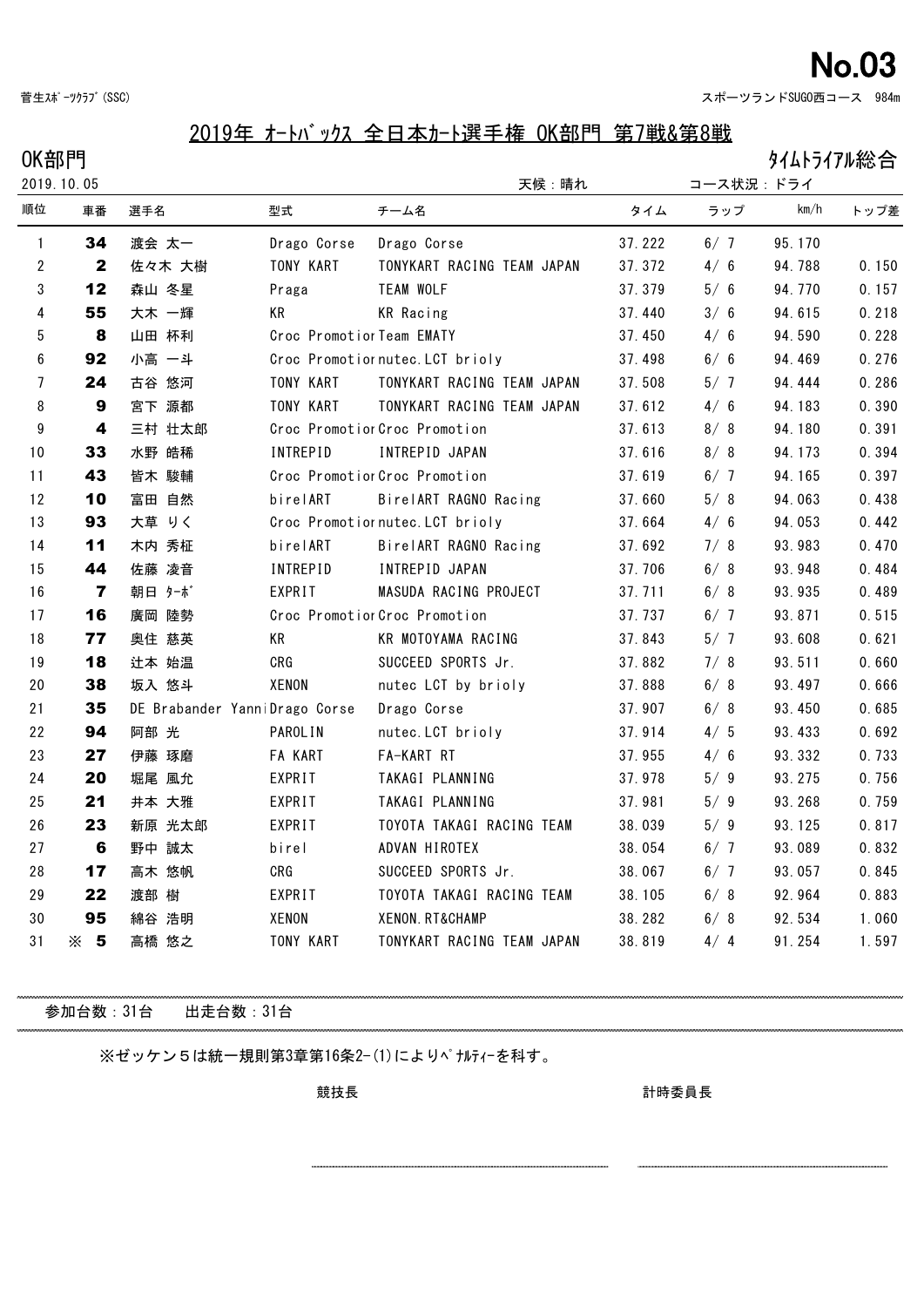菅生スポーツクラブ スポーツランドSUGO西コース 984m

### 2019年 オートバックス 全日本カート選手権 OK部門 第7戦&第8戦

 $OK部門$  . The contraction of the contraction of the contraction of the contraction of the contraction of the contraction of the contraction of the contraction of the contraction of the contraction of the contraction of the

| 2019.10.05      | 発表                      |                           |                                  | 天候:晴れ |                          |        | コース状況:ドライ |             |                |
|-----------------|-------------------------|---------------------------|----------------------------------|-------|--------------------------|--------|-----------|-------------|----------------|
| 順位              | 車番 選手名                  | 型式                        | チーム名                             | 周回数   | 所要時間                     | トップ差   |           | km/h ベストタイム | ベスト<br>周回      |
| $\mathbf{1}$    | 34 渡会 太一                |                           | Drago Corse Drago Corse          | 17    | 10' 49.475               |        | 92.722    | 37.795      | 9              |
| $\mathbf{2}$    | 2 佐々木 大樹                | TONY KART                 | TONYKART RACING TEAM JAPAN       | 17    | 10' 51.424               | 1.949  | 92.445    | 37.811      | $\overline{7}$ |
| 3               | 8 山田 杯利                 | Croc Promotion Team EMATY |                                  | 17    | 10' 54. 221              | 4.746  | 92.050    | 37.894      | 3              |
| 4               | 24 古谷 悠河                | TONY KART                 | TONYKART RACING TEAM JAPAN       | 17    | 10' 56.093               | 6.618  | 91.787    | 37.907      | 4              |
| 5               | 4 三村 壮太郎                |                           | Croc Promotion Croc Promotion    | 17    | 10' 56.772               | 7.297  | 91.692    | 37.888      | 9              |
| $6 \times$      | 12 森山 冬星                | Praga                     | <b>TEAM WOLF</b>                 | 17    | 10' 56.805               | 7.330  | 91.687    | 37.836      | 5              |
| 7               | 43 皆木 駿輔                |                           | Croc Promotion Croc Promotion    | 17    | 10' 57.230               | 7.755  | 91.628    | 37.968      | 4              |
| 8               | 33 水野 皓稀                | <b>INTREPID</b>           | INTREPID JAPAN                   | 17    | 10' 57.518               | 8.043  | 91.588    | 38.003      | 5              |
| 9               | 92 小高 一斗                |                           | Croc Promotion nutec. LCT brioly | 17    | 10'58.938                | 9.463  | 91.391    | 37.955      | $\overline{7}$ |
| 10 <sup>°</sup> | 9 宮下 源都                 | TONY KART                 | TONYKART RACING TEAM JAPAN       | 17    | 11'00.289                | 10.814 | 91.204    | 37.898      | 6              |
| 11              | 11 木内 秀柾                | birelART                  | BirelART RAGNO Racing            | 17    | 11'00.364                | 10.889 | 91.193    | 37.990      | $\overline{7}$ |
| 12              | 55 大木 一輝                | KR                        | <b>KR</b> Racing                 | 17    | 11'00.494                | 11.019 | 91.175    | 37.964      | 4              |
| 13              | 35 DE Brabander Yannick | Drago Corse Drago Corse   |                                  | 17    | 11'00.495                | 11.020 | 91.175    | 38.128      | 7              |
| 14              | 7 朝日 ターボ                | EXPRIT                    | MASUDA RACING PROJECT            | 17    | 11'02.184                | 12.709 | 90.943    | 38.058      | 10             |
| 15              | 16 廣岡 陸勢                |                           | Croc Promotion Croc Promotion    | 17    | 11'02.872                | 13.397 | 90.848    | 38.118      | 6              |
| 16              | 21 井本 大雅                | EXPRIT                    | TAKAGI PLANNING                  | 17    | 11'03.009                | 13.534 | 90.830    | 38.057      | 12             |
| 17              | 27 伊藤 琢磨                | FA KART                   | FA-KART RT                       | 17    | 11'04.392                | 14.917 | 90.640    | 38.130      | 10             |
| 18              | 10 富田 自然                | birelART                  | BirelART RAGNO Racing            | 17    | 11'04.977                | 15.502 | 90.561    | 38.205      | 9              |
| 19              | 23 新原 光太郎               | EXPRIT                    | TOYOTA TAKAGI RACING TEAM        | 17    | 11'05.326                | 15.851 | 90.513    | 38.234      | 11             |
| 20              | 93 大草 りく                |                           | Croc Promotion nutec. LCT brioly | 17    | 11'05.825                | 16.350 | 90.445    | 38.198      | 9              |
| 21              | 6 野中 誠太                 | birel                     | ADVAN HIROTEX                    | 17    | 11'06.424                | 16.949 | 90.364    | 38.349      | -11            |
| $22 \times$     | 44 佐藤 凌音                | <b>INTREPID</b>           | INTREPID JAPAN                   | 17    | 11'06.688                | 17.213 | 90.328    | 37.875      | -6             |
| 23              | 18 辻本 始温                | CRG                       | SUCCEED SPORTS Jr.               | 17    | 11'06.725                | 17.250 | 90.323    | 38.252      | 11             |
| 24              | 20 堀尾 風允                | EXPRIT                    | TAKAGI PLANNING                  | 17    | 11'07.333                | 17.858 | 90.241    | 38.333      | 8              |
| 25              | 77 奥住 慈英                | KR                        | KR MOTOYAMA RACING               | 17    | $11'$ 07.963             | 18.488 | 90.156    | 38.371      | 14             |
| 26              | 22 渡部 樹                 | EXPRIT                    | TOYOTA TAKAGI RACING TEAM        | 17    | 11'08.712                | 19.237 | 90.055    | 38.378      | 9              |
| $27 \times$     | 5 高橋 悠之                 | TONY KART                 | TONYKART RACING TEAM JAPAN       | 17    | 11'09.277                | 19.802 | 89.979    | 38.172      | 8              |
| 28              | 95 綿谷 浩明                | XENON                     | <b>XENON. RT&amp;CHAMP</b>       | 17    | 11'09.778                | 20.303 | 89.912    | 38.383      | 8              |
| 29              | 38 坂入 悠斗                | XENON                     | nutec LCT by brioly              | 17    | 11'10.933 21.458         |        | 89.757    | 38.442      | 9              |
| 30              | 94 阿部 光                 | <b>PAROLIN</b>            | nutec. LCT brioly                | 17    | 11'16.742 27.267         |        | 88.986    | 38.816      | 9              |
| 31              | 17 高木 悠帆                | CRG                       | SUCCEED SPORTS Jr.               | 4     | 2' 48.538 13 Laps 84.074 |        |           | 38.931      | 4              |

参加台数:31台 出走台数:31台

ベストラップ: 34 渡会 太一 37.795 9/17 93.727km/h

※ゼッケン5、12、44は統一規則第6章38条(25)により競技結果に5秒加算とする。

競技長 計時委員長